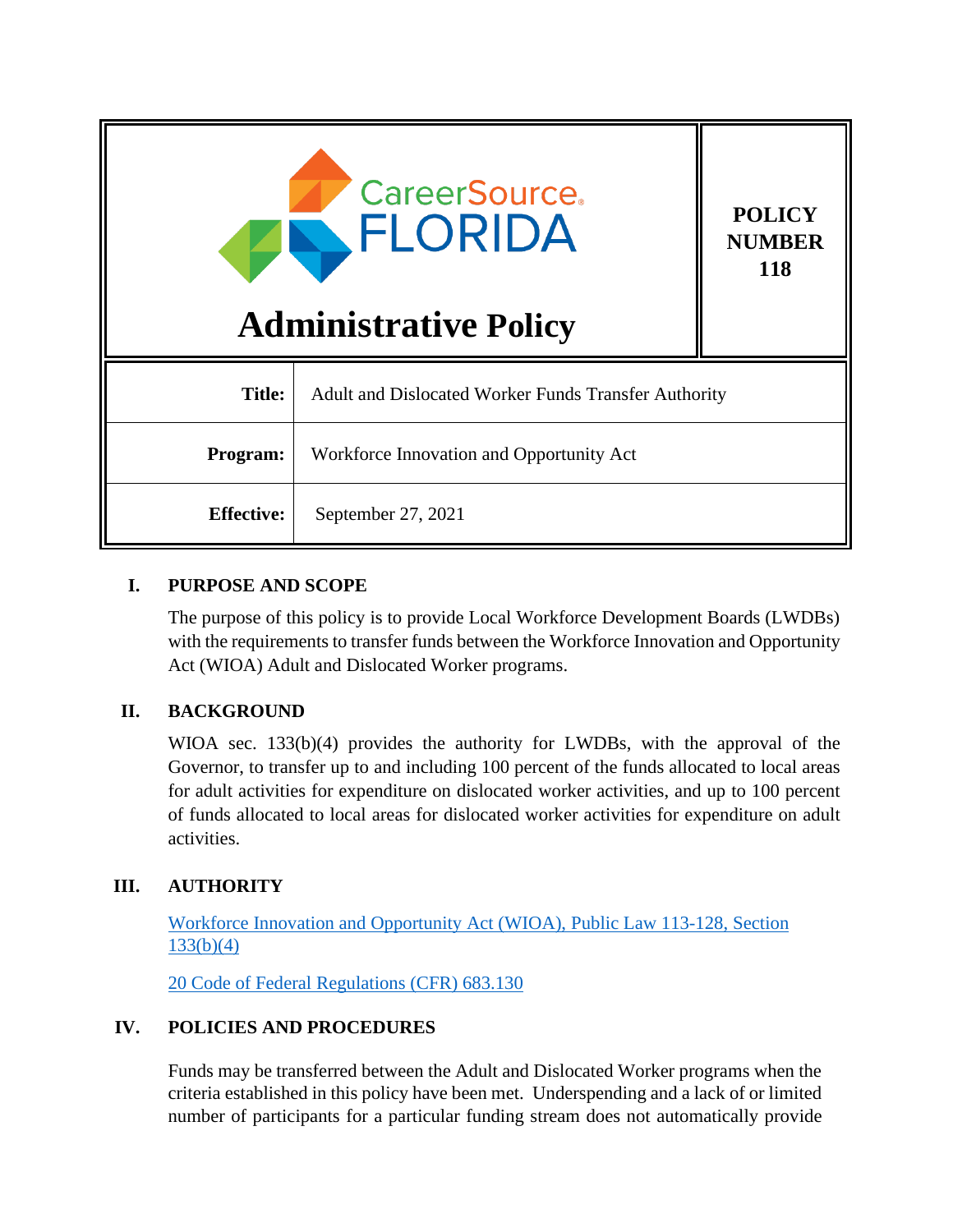justification to transfer funds to another program. The LWDB must make every effort to:

- (1) Expend program funds appropriately in accordance with the area's WIOA local plan and the local area's economic and business environment.
- (2) Expend program funds appropriately in accordance with the mandatory priority of service, for adult funds.
- (3) Explore innovative ideas for outreach and marketing services to underserved populations.

When funds are transferred from one funding stream to another, LWDBs must consider how adjusted levels of performance for the primary indicators of performance will be met. If the LWDB transfers 100 percent of a certain type of funding, it would still be responsible for meeting the adjusted levels of performance for any participants that it is required to serve. When funds are transferred from one program to another, the transferred funds adopt the identity of the new funding source and are bound by all of the requirements of that source.

Funds may not be transferred to or from the WIOA Youth program.

## **A. Prior Approval**

LWDBs may request prior approval to expend dislocated worker funds for expenditures on adult activities, or adult funds for expenditures on dislocated worker activities for up to 100% of each program year allocation. For LWDBs to use dislocated worker funds for expenditures on adult activities, and adult funds for expenditures on dislocated worker activities, LWDBs must submit the prior approval request to the Department of Economic Opportunity (DEO) as described in **Section IV.C. DEO Prior Approval Request Review** of this policy. This form can be submitted at any time during the year.

## **B. Criteria**

If the request to transfer one program's funding for the other program's activities exceeds 25% of the program's annual allocation, the request must also include the following criteria and information:

- (1) Justification for requesting to use one program's funding for the other program's activities. This justification should include, but is not limited to:
	- (a) The primary reason for the transfer request (e.g. anticipated depletion of current funds, changes in labor market conditions in the local area, etc.).
	- (b) A description of outreach/marketing activities conducted to ensure underserved populations were aware of available services.
	- (c) Labor market conditions contributing to the need for the transfer.